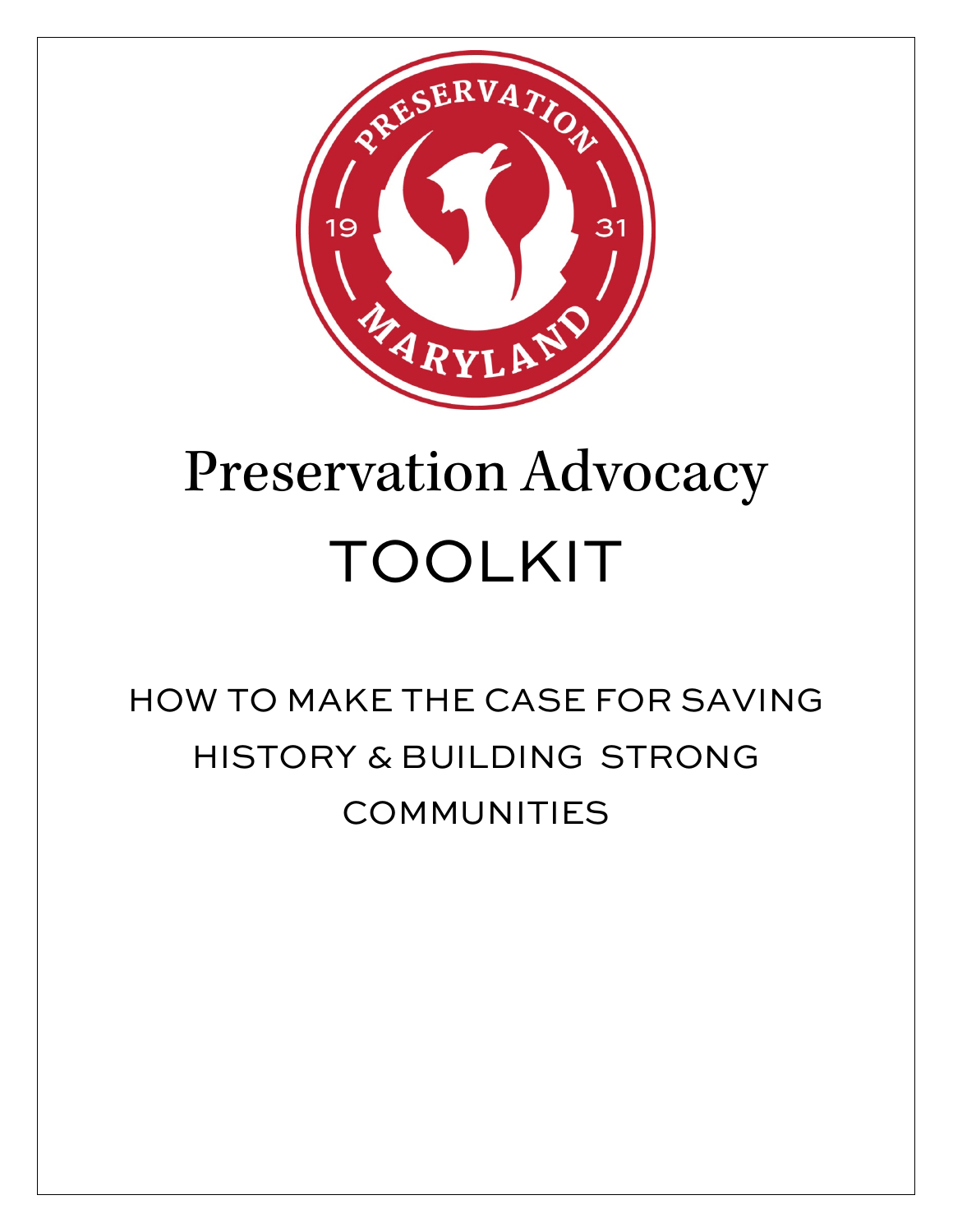PREPARED BY PRESERVATION MARYLAND ▪ JANUARY 2017 We work to protect the places, stories, and communities in Maryland that matter. Founded in 1931, we are dedicated to preserving Maryland's buildings, neighborhoods, landscapes, and archaeological sites through outreach, funding, and advocacy.

#### Preservation Advocate:

Since the earliest days of historic preservation, we've always been a movement dependent on the voice of our grassroots supporters. Simply put our effort to preserve and protect historic places doesn't work without our local network of individuals that care about our history.

#### That's why it's so important for our friends-in-the-field to have the necessary tools to make preservation a priority for Maryland.

Enclosed in this booklet are the types of advocacy tools that work and tips on how to make them even more effective.

Before you get started, be certain you know who represents you by visiting: [mdelect.net](http://www.mdelect.net/).

Then, be sure to sign up with Preservation Maryland for advocacy action alerts by providing your email address at our regional Town Halls or by visiting: [presmd.org](http://www.presmd.org/).

Once the General Assembly begins on January 11, 2017, you'll be hearing from us about more specific opportunities to make your voice heard.

This year, we're also hosting a MARYLAND HISTORY & PRESERVATION ADVOCACY DAY on Tuesday February 7, 2017, 9-6pm in Annapolis. For details, be sure to sign up for our e-news at *[presmd.org](http://www.presmd.org/)*.

Thank you again for your support – feel free to make as many copies of this document as you please and share as widely as possible.

Your partner in preservation,

Nicholas Redding, Executive Director Preservation Maryland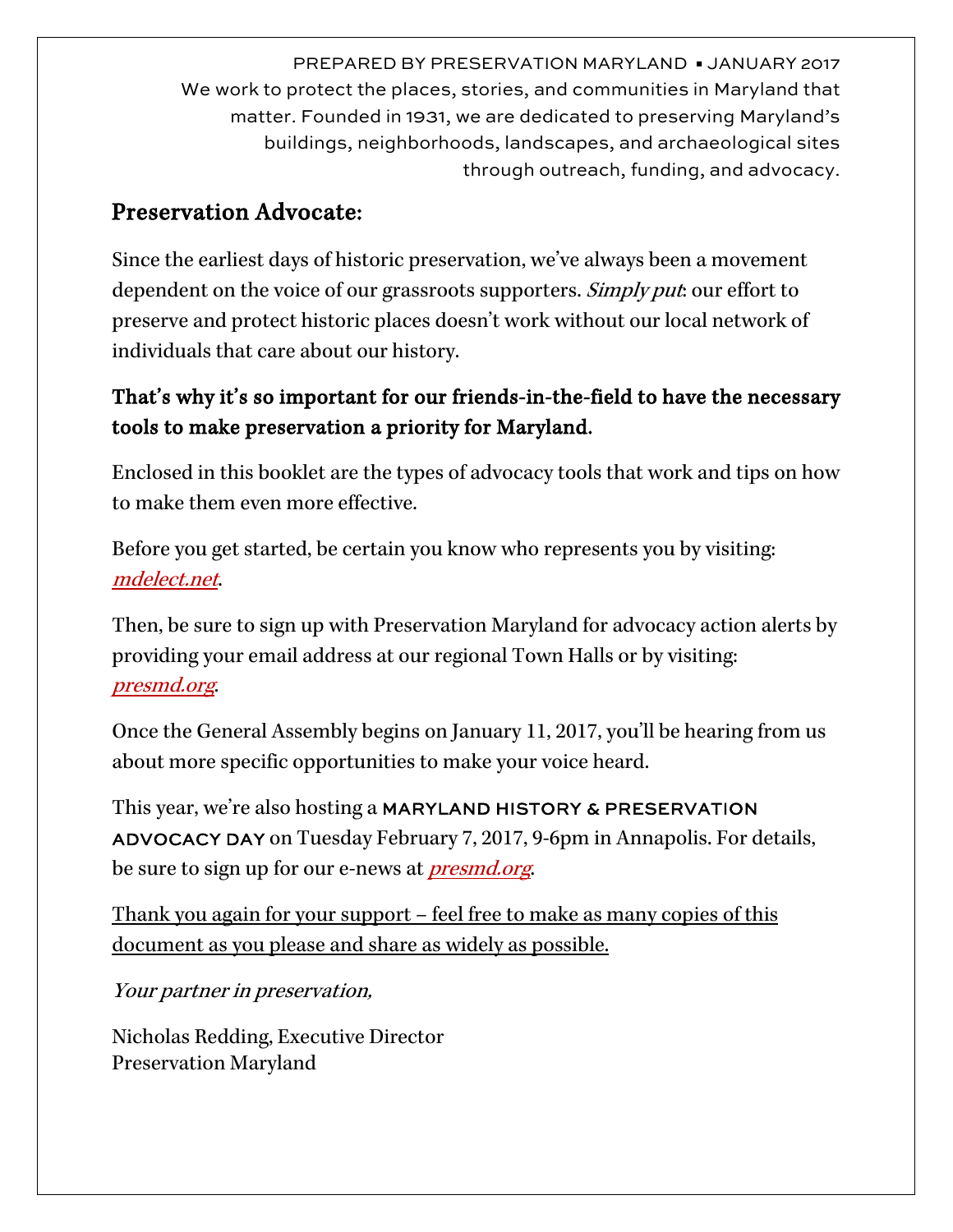#### IMPORTANT DATES TO REMEMBER

January 11 - Session Convenes in Annapolis

January 18 - Introduction of Governor's Budget

**February 1** - Governor Hogan's State of the State Address

February 7 - Maryland History and Preservation Advocacy Day

DATE: Tuesday, February 7, 2017 . 9am briefing; 10am-5pm meetings, 6pm reception LOCATION: Briefing: Paca House, 42 East Street, Annapolis, MD 21401

 Reception: House Office Building, Room 180, 6 Bladen Street, Annapolis, MD 21204 WITH: Preservation Maryland, Historic Annapolis, Campaign for Maryland History, Maryland Historic Tax Credit Coalition, Maryland Heritage Area Authority - Preservation Maryland is extremely grateful for the many organizations willing to co-host and sponsor this event!

April 10 - Adjournment of Session ("Sine Die")

## USEFUL WEB RESOURCES

Maryland General Assembly: *www.mgaleg.maryland.gov* Maryland Legislative Watch: *www.marylandlegislativewatch.com*/ Maryland Reporter (government news): *[www.marylandreporter.com](http://www.marylandreporter.com/)* 1000 Friends of Maryland (smart-growth advocacy): *[www.friendsofmd.org/](http://www.friendsofmd.org/)* Partners for Open Spaces (land preservation): [www.partnersforopenspace.org/](http://www.partnersforopenspace.org/)

# SOCIAL MEDIA RESOURCES

Preservation Maryland Facebook: [www.facebook.com/preservationmd](http://www.facebook.com/preservationmd) Maryland Preservation Forum: [www.facebook.com/groups/marylandforum/](https://www.facebook.com/groups/marylandforum/) Preservation Maryland Twitter: [www.twitter.com/preservationmd](http://www.twitter.com/preservationmd) Maryland Reporter: <https://www.facebook.com/mdreporter> Maryland Preservation News Round-Up (weekly): [storify.com/PreservationMD](file://EgnyteDrive-EColmers/presmd/Shared/Data/presmd/Programmatic/Advocacy/State/2016%20Legislative%20Session/Toolkit%202016/storify.com/PreservationMD)

FOLLOW MARYLAND PRESERVATION NEWS WITH: @preservationmd #preservemd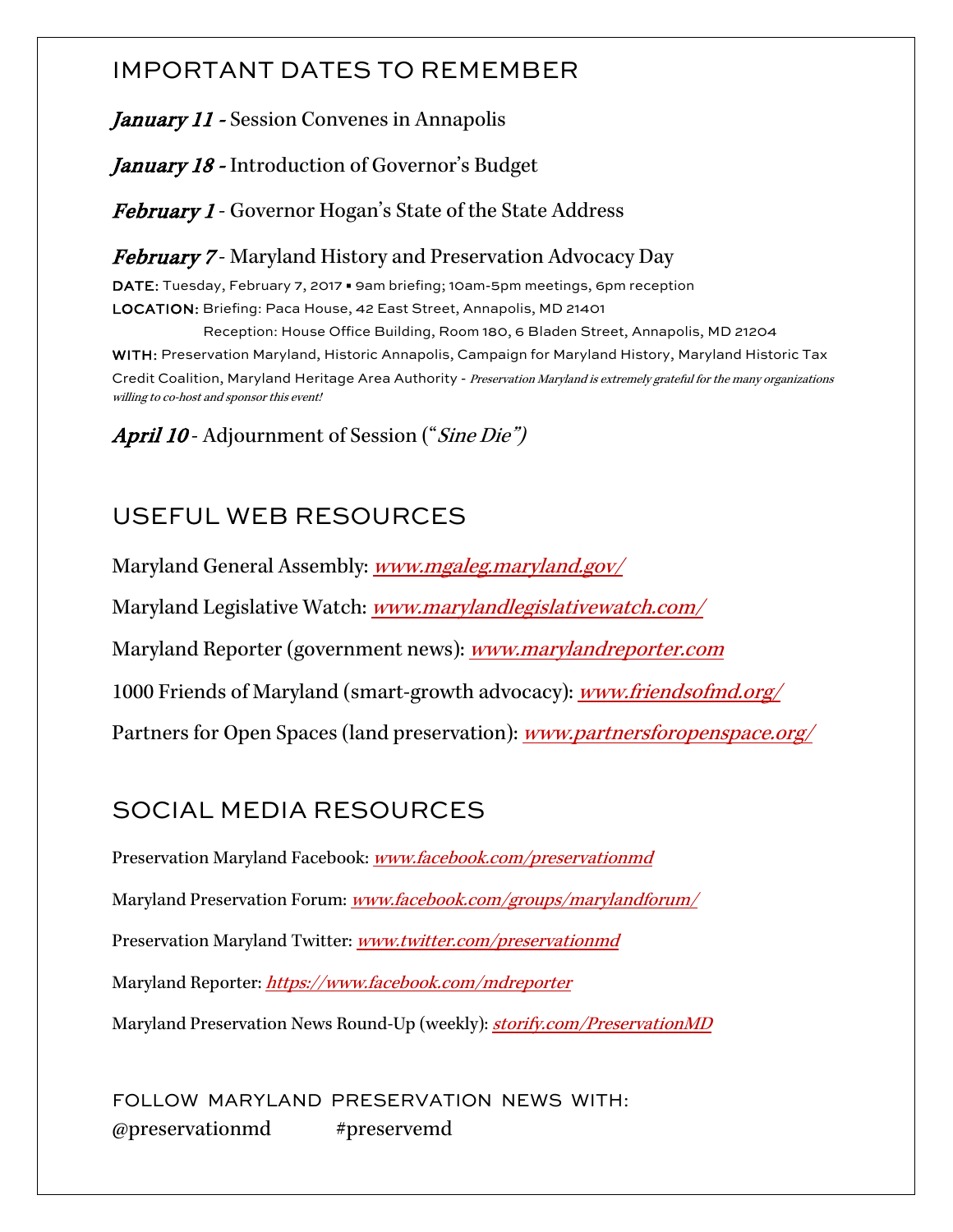# TEN THINGS YOU CAN DO TO SUPPORT HISTORIC PRESERVATION

To protect the best of Maryland, we need to monitor and participate in the political process and hold our elected officials accountable. We can do this by educating, supporting and pressuring our leaders about policies that encourage smart growth strategies while protecting valuable historic resources and cultural landscapes. Individuals play a vital role in supporting the preservation of Maryland's history and ensuring its long-term protection.

1. EDUCATE YOURSELF about the issues and where your elected official stands. Visit their website, find out how they voted in the past on issues that you care about. Here's a good place to find out about bills & votes: GO TO *mgaleg.maryland.gov* THEN CLICK "Legislation by Session"

2. WRITE LETTERS to your legislators and elected officials and local paper to educate others about specific issues in your area and propose solutions.

3. SPEAK UP at a Town Hall Meeting and tell your elected officials to support policies that protect historic resources, provide funding for critical state preservation programs and tax credits, and which protect open spaces and cultural landscapes. Hold them accountable for their choices.

4. TESTIFY AT HEARINGS. Elected officials need to hear from their constituents. Attend hearings to testify in support of plans and projects that are preservation-friendly and help strengthen our existing communities.

5. ORGANIZE A GROUP of people in your area who share your concerns or enthusiasm about land use or transportation projects. Know who to call on to join you at a hearing, town hall meeting or letter-writing party.

6. SPREAD THE GOOD NEWS. Get on your favorite social media platform and let your friends and families know about the value of historic preservation to our everyday lives.

7. READ MEDIA SOURCES AND WRITE opinion pieces about issues you care about. Respond when you think there is an important story to tell to make the issue better understood.

8. INFORM YOUR COMMUNITY. Are you part of a Neighborhood Association or organization? Discuss key legislation in your newsletter and describe how it could affect your readers and your neighborhood. Provide contact information for your legislators and encourage readers to communicate with them.

9. INTRODUCE YOURSELF to staff of your elected official and your local planning department.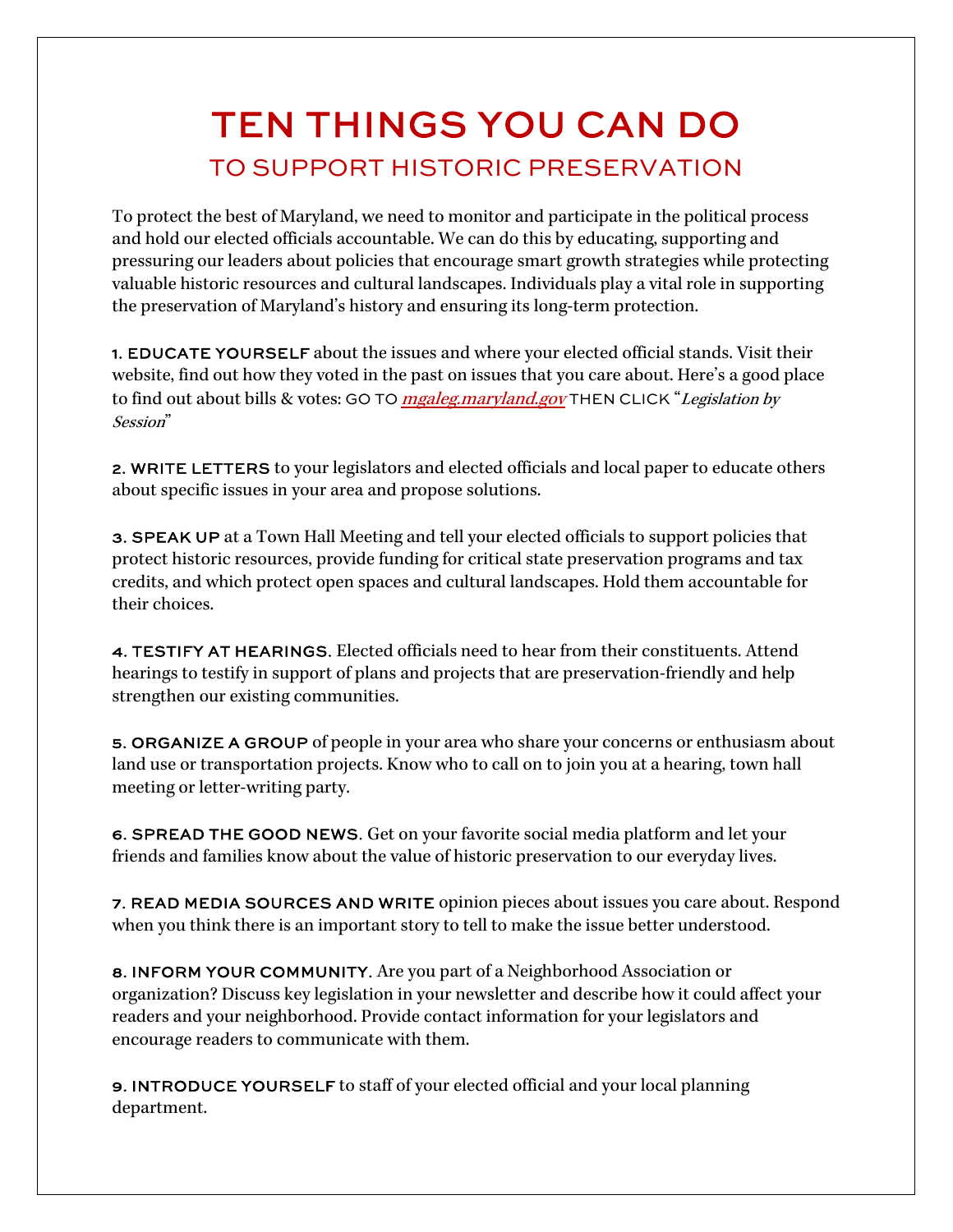10. JOIN PRESERVATION MARYLAND. Become a member to support our work across the state. Sign up at *[presmd.org](http://www.presmd.org/)* to receive periodic updates on current issues and how you can help.

### WRITING A LETTER TO AN ELECTED OFFICIAL

Writing a letter to your elected official is one of the easiest ways to convey your thoughts and concerns on preservation issues. When elected officials receive numerous letters on a specific issue it influences their votes. Here are some tips on how to write an effective letter:

- FIRST, FIND OUT YOUR LEGISLATOR'S NAME and contact information at this website: *mdelect.net*
- ADDRESS ELECTED OFFICIALS PROPERLY. i.e. "The Honorable \_\_\_\_\_\_\_" or "Senator \_\_\_\_\_\_ "
- USE YOUR OWN STATIONERY OR CARD. Make sure you write neatly or type the letter.
- IDENTIFY YOURSELF. If you have met your elected official before, briefly note the time and place to help jog their memory.
- WRITE YOUR OWN THOUGHTS AND WORDS. Form letters or preprinted postcards are not as impressive as an original letter. Write about a personal experience and how the issue affects you.
- MAKE YOUR POSITION CLEAR. State your position clearly and precisely. Avoid being hostile.
- BE SPECIFIC. If appropriate, cite a specific bill number and name, list its sponsors, and include a brief summary of the contents of the bill.
- REQUEST ACTION. Ask the elected official to vote for a particular bill or amendment, request a hearing, co-sponsor a bill or talk with their colleagues about the issue.
- ASK FOR A REPLY containing the legislator's position on the issue. Include your return address or the best way to get a hold of you.
- FOLLOW-UP. If you asked for a reply and did not receive one, write another letter. Send a thank you note if the legislator showed that they considered your position or did what you asked.

### CALLING AN ELECTED OFFICIAL

Calling an elected official is a great way to make sure they hear your voice. Here are some tips:

- You may need to *leave a message* or speak with a legislative aide.
- *Identify yourself as a constituent* and give your name and address.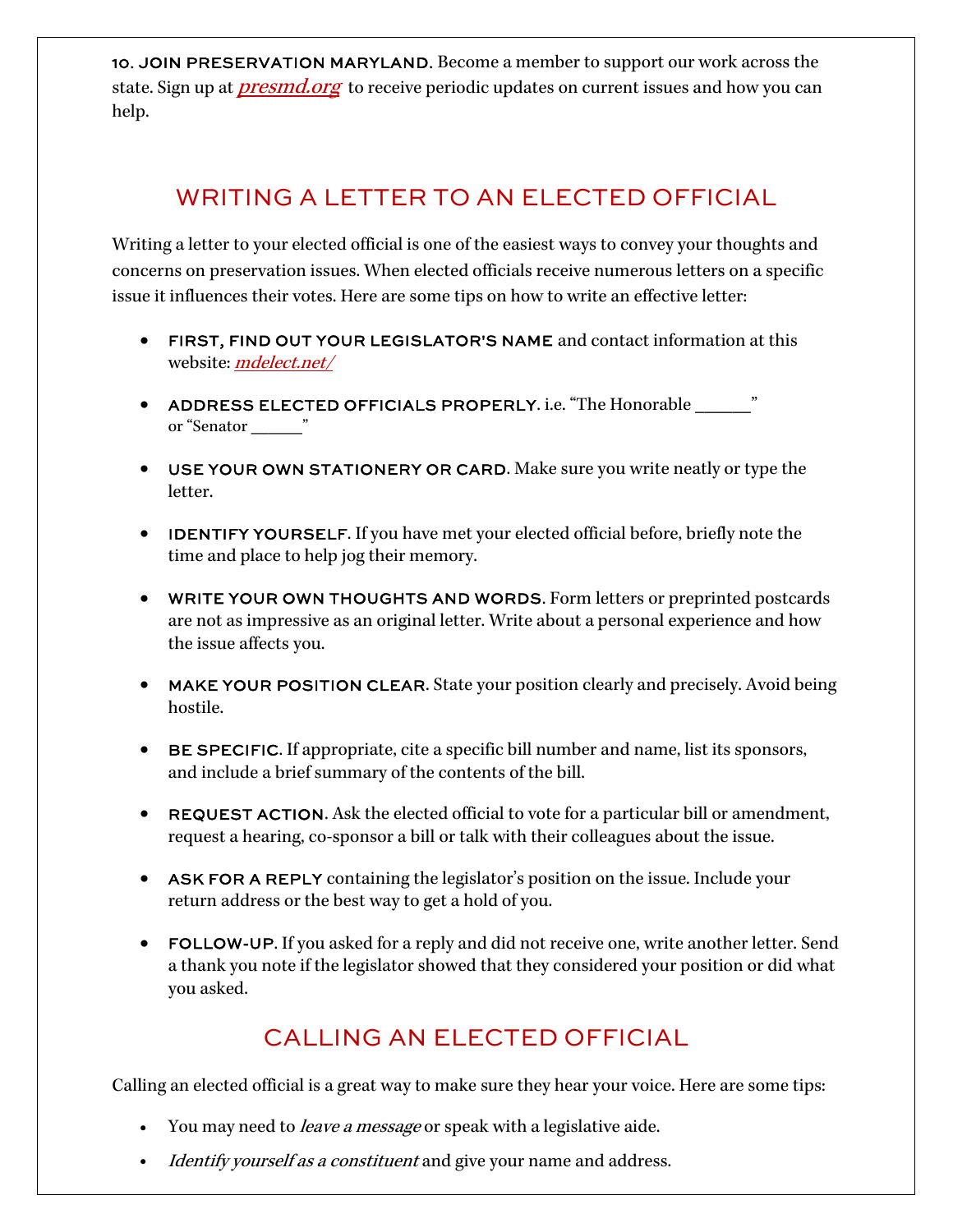- Define the issue with a specific bill number and name if possible.
- Ask for their position on the issue and *request their vote in your favor*.

#### MEETING WITH AN ELECTED OFFICIAL

If you have a strong story worth sharing it might be best to meet in person! Elected officials want to meet their constituents – you are the ones who vote for them, not lobbyists. Remember to keep your message succinct.

#### REQUEST A MEETING

- Arrange a meeting in advance with the scheduler or legislative aide.
- Provide the names of attendees and the topic.
- Make sure they know that you are a constituent.

#### PREPARE FOR THE MEETING

- Decide on talking points ahead of time.
- If a small group of people is meeting with the official *avoid points that cause tension*.
- *Practice* your talking points.
- *Clarify what you want to achieve.* What is it that you want your elected official to do?
- Be courteous. Arrive on time, dress authentically, and be informed about your issue.

#### DURING THE MEETING

- *Stay on topic* during the meeting.
- *Provide a fact sheet* on the issue and your contact information. Back them up with no more than five pages of materials that you can leave with your elected official.
- Answer questions as well as you can and offer to get back to them when you don't have an answer. Do not make up answers that you don't know.
- **Request a specific action** from your legislator—ask for their position and what you can do to help.

#### AFTER THE MEETING

*Thank them* for meeting with you.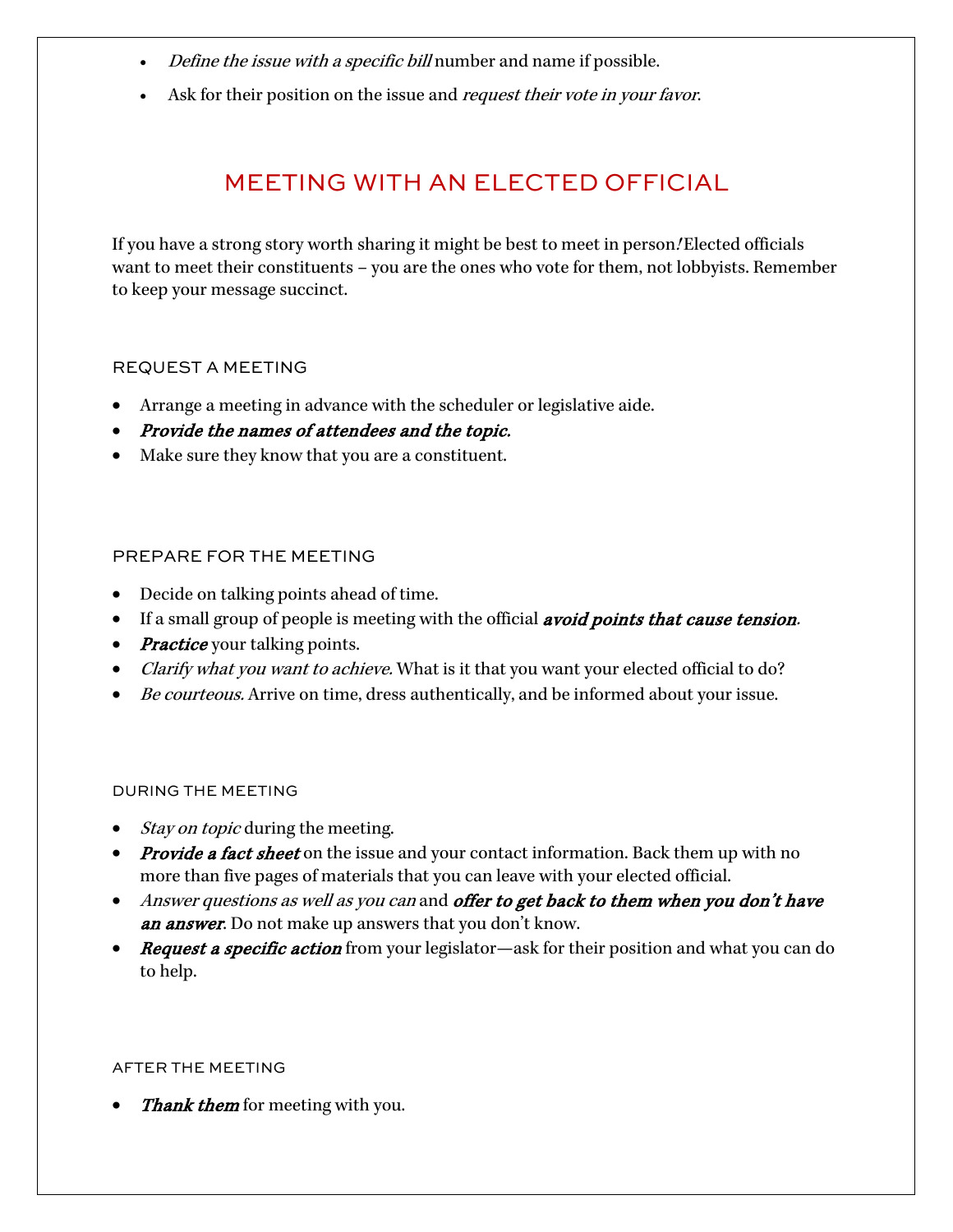• Each person who took part in the meeting should promptly send a personal thank you letter to the elected official. Follow up in a timely fashion with any requested materials and information.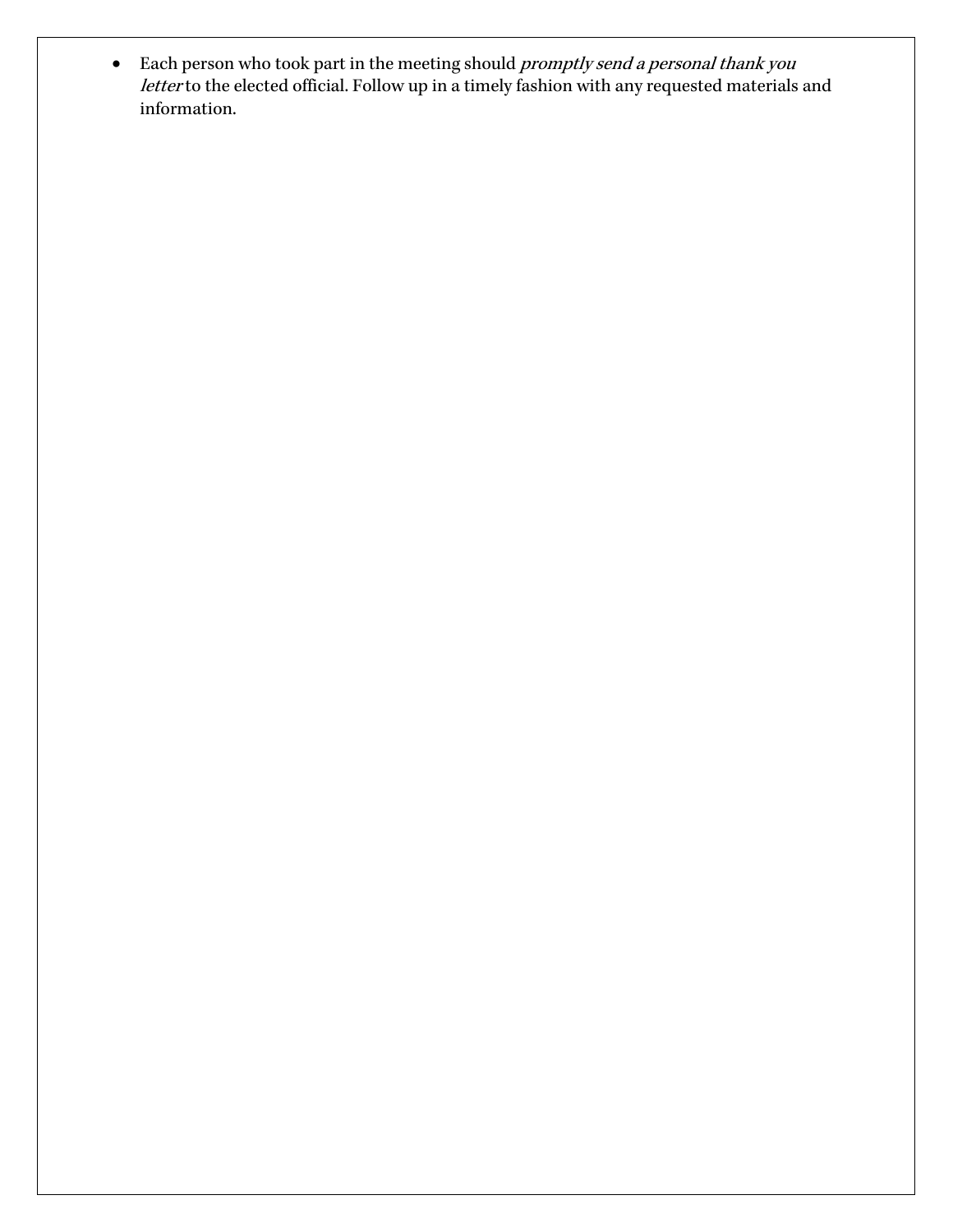#### WRITE A LETTER-TO-THE-EDITOR OF A NEWSPAPER

Write a letter in response an article concerning the issues of interest when featured in your local newspaper.

- KEEP IT SHORT AND ON ONE SUBJECT. Many newspapers have strict limits on the length of letters due to their limited space to publish them.
- MAKE REFERENCES TO THE NEWSPAPER. While some papers print general commentary, many will only print letters that refer to a specific article. It is best to reference the article in the first part of your letter.
- BE ACCURATE. Support your letter with facts, statistics, citations or other evidence.
- OPEN YOUR LETTER WITH A STRONG STATEMENT. The statement might point out an error or misrepresentation in an article, disagree with an editorial position, or add to the discussion by pointing out something readers need to know.
- MAKE IT READABLE AND LEGIBLE. Write short sentences grouped into two or three paragraphs. Type your letter if your handwriting is difficult to read. Many newspapers allow letters to be submitted online.
- SEND LETTERS TO WEEKLY COMMUNITY NEWSPAPERS. The smaller the newspaper's circulation, the more likely it is that your letter will be printed.
- BE SURE TO INCLUDE YOUR CONTACT INFORMATION. Many newspapers will only print a letter to the editor after calling the author to verify his or her identity and address. Newspapers will not give out that information and usually only print your name and city should your letter be published.

#### MARYLAND LETTER-TO-THE-EDITOR RESOURCES:

Baltimore Sun: [www.baltimoresun.com/bal-letters-box-htmlstory.html](http://www.baltimoresun.com/bal-letters-box-htmlstory.html)

Carroll County Times: [www.carrollcountytimes.com/news/opinion/letters\\_to\\_the\\_editor/](http://www.carrollcountytimes.com/news/opinion/letters_to_the_editor/)

Cumberland Times: [www.times-news.com/opinion/](http://www.times-news.com/opinion/)

Frederick-News Post: [www.fredericknewspost.com/opinion/letter\\_to\\_editor/](http://www.fredericknewspost.com/opinion/letter_to_editor/)

The Gazette: [www.gazette.net/section/contactus](http://www.gazette.net/section/contactus)

Hagerstown Herald-Mail: [www.heraldmailmedia.com/opinion/letters/](http://www.heraldmailmedia.com/opinion/letters/)

Maryland Coast Dispatch: [www.mdcoastdispatch.com/category/opinions/letter-to-the-editor](http://www.mdcoastdispatch.com/category/opinions/letter-to-the-editor)

Southern Maryland Newspapers: [www.somdnews.com/section/contactUsSM](http://www.somdnews.com/section/contactUsSM)

Washington Post: [www.washingtonpost.com/letterstotheeditor](http://www.washingtonpost.com/letterstotheeditor)